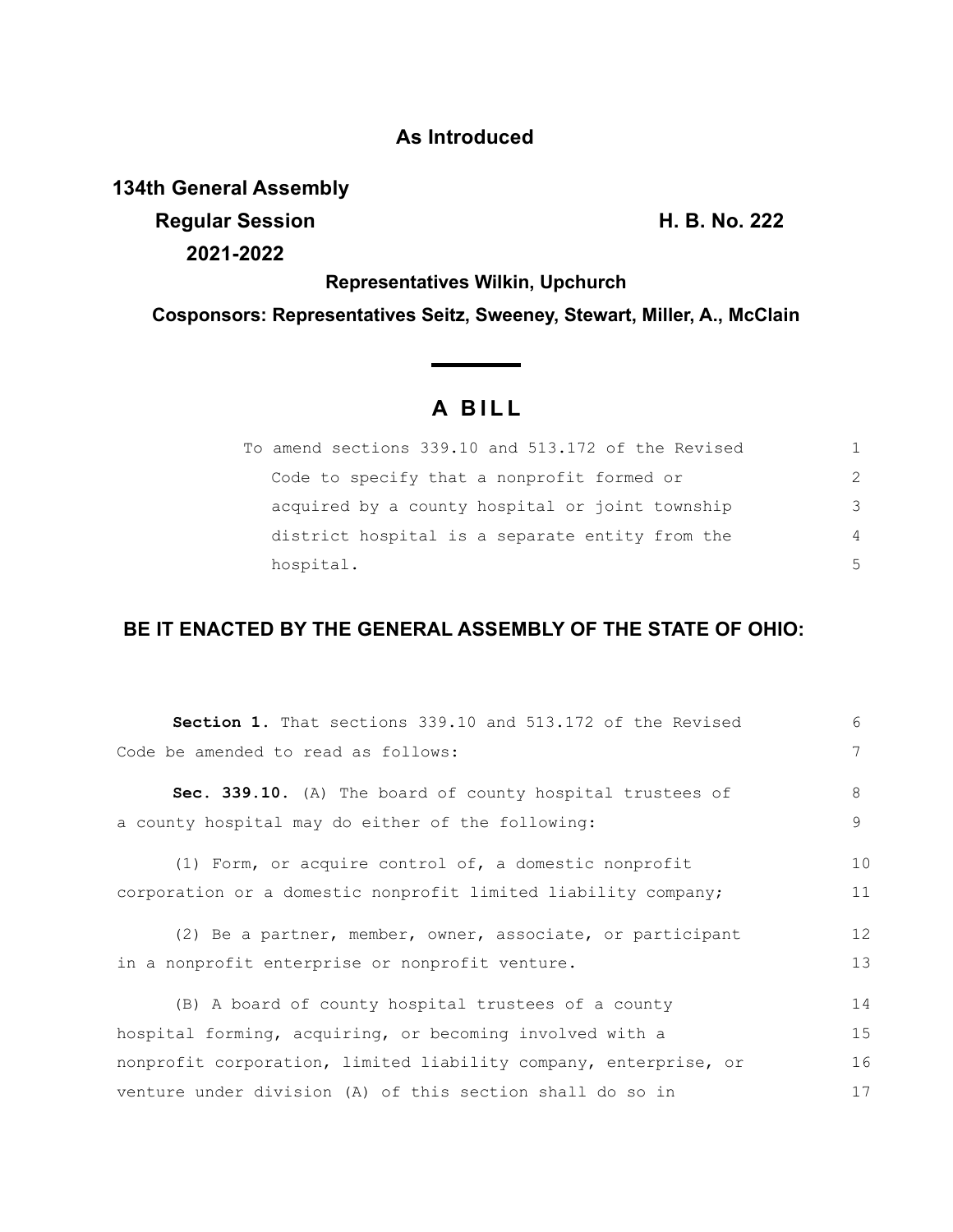furtherance of any of the following:

(1) To support the county hospital's mission; (2) To provide for any or all health care or medical services, whether inpatient or outpatient services, diagnostic, treatment, care, or rehabilitation services, wellness services, services involving the prevention, detection, and control of disease, home health services or services provided at or through various facilities, education, training, and other necessary and related services for the health professions; (3) The management or operation of any hospital facility as defined in division (E) of section 140.01 of the Revised Code; (4) The management, operation, or participation in programs, projects, activities, and services useful to, connected with, supporting, or otherwise related to the health, wellness, and medical services and wellness programs provided in divisions (B)(2) and (3) of this section; (5) Any other activities that are in furtherance of the county hospital or the persons served by the county hospital or are necessary to perform the county hospital's mission and functions and respond to change in the health care industry as determined by the board of trustees. (C) A nonprofit corporation, limited liability company, enterprise, or venture that a board of county hospital trustees of a county hospital forms, acquires, or becomes involved with under this section shall be considered an entity separate for all purposes from the county hospital, a county, or other public entity and shall not be considered to be an agency, division, or 19 20 21 22 23 24 25 26 27 28 29 30 31 32 33 34 35 36 37 38 39 40 41 42 43 44 45

department of a county or other public entity. 46

18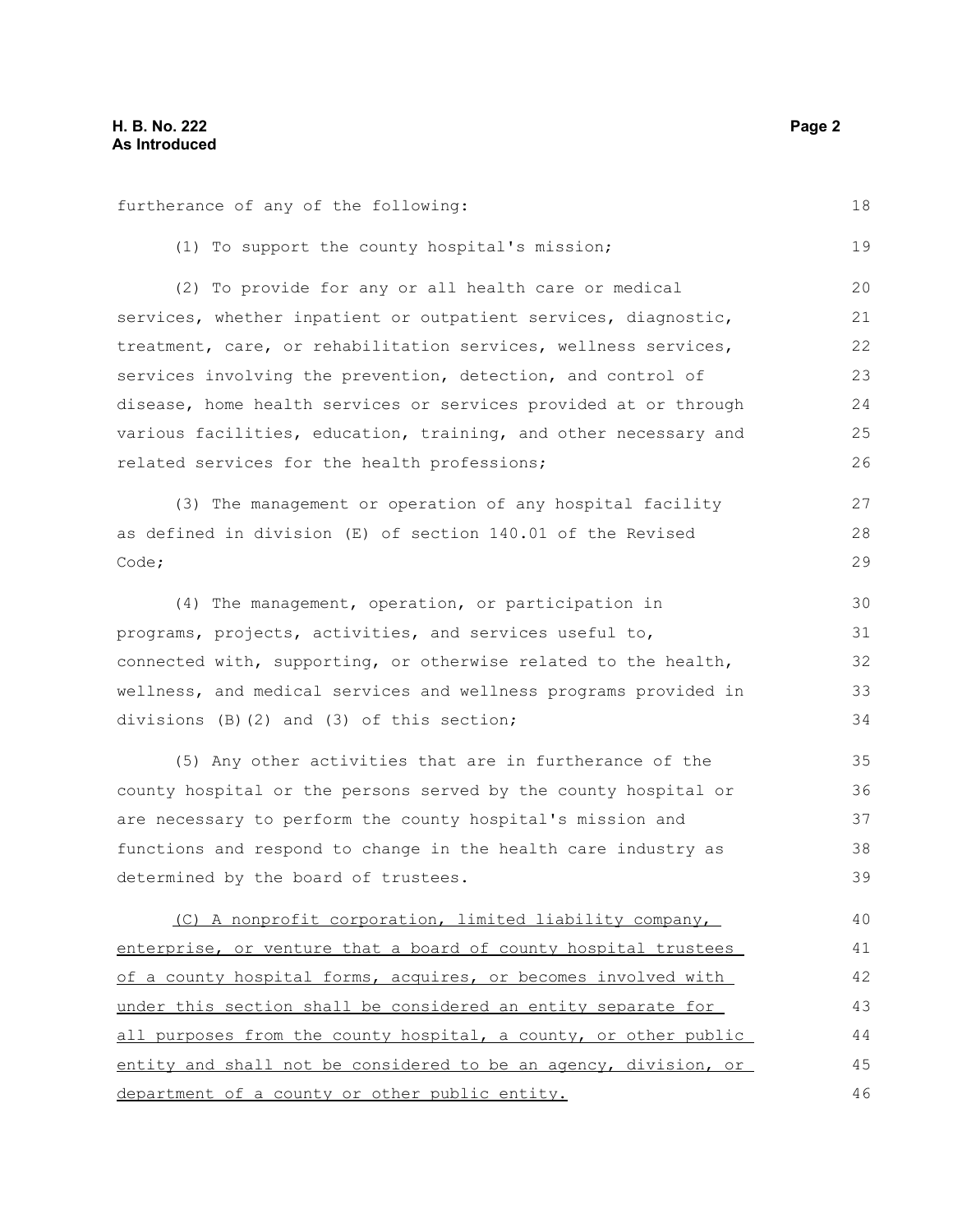**Sec. 513.172.** (A) A joint township district hospital board may do either of the following: (1) Form, or acquire control of, a domestic nonprofit corporation or a domestic nonprofit limited liability company; (2) Be a partner, member, owner, associate, or participant in a nonprofit enterprise or nonprofit venture. (B) A joint township district hospital board forming, acquiring, or becoming involved with a nonprofit corporation, limited liability company, enterprise, or venture under division (A) of this section shall do so in furtherance of any of the following: (1) To support the joint township hospital district's mission; (2) To provide for any or all health care or medical services, whether inpatient or outpatient services, diagnostic, treatment, care, or rehabilitation services, wellness services, services involving the prevention, detection, and control of disease, home health services or services provided at or through various facilities, education, training, and other necessary and related services for the health professions; (3) The management or operation of any hospital facility as defined in division (E) of section 140.01 of the Revised Code; (4) The management, operation, or participation in programs, projects, activities, and services useful to, connected with, supporting, or otherwise related to the health, wellness, and medical services and wellness programs provided in divisions (B)(2) and (3) of this section; 47 48 49 50 51 52 53 54 55 56 57 58 59 60 61 62 63 64 65 66 67 68 69 70 71 72 73 74